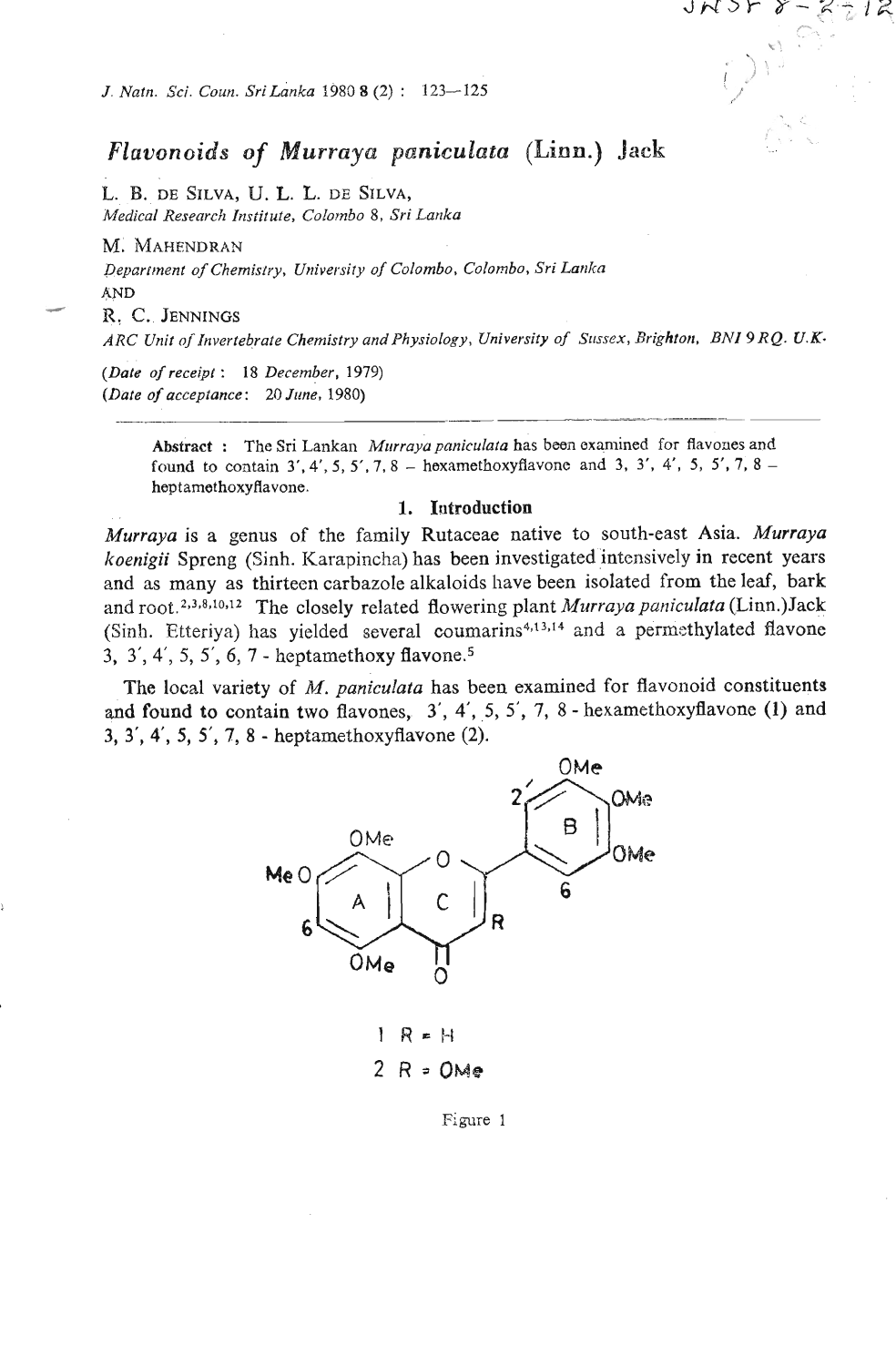The residue obtained from the methanolic extract of the leaves was extracted with NCI. The acid extract was basified and extracted with chloroform. The residue from the extract was dissolved in benzene and chromatographed on alumina. The fraction that was eluted with benzene-chloroform (20:3) was a solid which was found to contain two components. These were separated by P. L. C. The compound with the lower Rf was a pale yellow solid m.p.  $196^\circ$ . A positive Shinoda reaction and a u.v. spectrum of the compound indicated it to be a flavonoid. A high resolution mass spectrum of the compound showed that the putative molecular ion,  $m/e$  402 had a molecular formula  $C_{21}H_{22}O_8$ . The <sup>1</sup>H n.m.r. spectrum of the compound in **CDC1,** was particularly useful in elucidating a number of structural features. The multiplet at  $\delta$  3.90 indicated the presence of six aromatic methoxyl groups. The aromatic region of the spectrum indicated the presence of four aromatic protons. Two of these protons are located in the B ring as indicated by the presence of a two proton singlet at  $\delta$  7.15. This is a characteristic feature<sup>7</sup> of a 3', 4', 5' trioxygenated flavone where the 2' and 6' protons are equivalent. The other two aromatic protons appear as two singlets at  $\delta$  6.60 and  $\delta$  6.43 which can be attributed to the 3 proton of ring C and the 6 proton of ring A. The correctness of thesc assignments follows from data available for other flavones.<sup>6,11</sup> The compound of lower Rf therefore has the structure 3', 4', 5, 5', 7, 8 - hexamethoxyflavone (1).

The compound of higher Rf. a white crystalline solid m.p.  $192^{\circ}$ -3° also gave a positive Shinoda reaction and has a u, v. spectrum indicativc of a flavonoid. **A**  high resolution mass spectrum of the compound showed that the molecular ion at m/e 432 had a probable formula  $C_{22}H_{24}O_0$ . The <sup>1</sup>H n.m.r. spectrum exhibited a two proton singlet at 6 7.56 attiributable to the 2'H and 6' H protons and singlet at  $\delta$ 6.44 attributable to the proton at C-6. A multiplet at  $\delta$  4.0 is attributable to seven methoxy groups. The compound therefore has the structure 3,  $3'$ ,  $4'$ ,  $5$ ,  $5'$ ,  $7$ ,  $8$ heptamethoxyflavone. The compound was identical (mp. mixed mp. tlc) with an authentic specimen provided by Professor J. R. Lewis and has been isolated previously<sup>9</sup> from the leaves of *Murraya exotica*.

## **2.** Experimental

<sup>1</sup>H n.m.r. spectra were determined on a Jeol PS 100 spectrometer. Chemical shifts were reported in p.p.m. relative to T.M.S. ( $\delta$ =0). Mass spectra were recorded with a Varian CH5 instrument. Plant material was identified by Professor B. A. Abeywickrama, University of Sri Lanka, and a herbarium specimen is deposited in the Botany Department.

## 2.8 Isolation **of 3', 4') 5, 5', 7,** 8-hexamethoxyflavone **(1) and 3, 3', 4, 5,** 5' **7, 8**  heptamethoxyflavone (2)

Powdered, air-dried leaves (1kg) collected in Colombo were defatted with light petroleum (b.p. 62' - 82') and then extracted exhaustively with methanol. The methanolic extract was evaporated to dryness and the residue extracted repeatedly